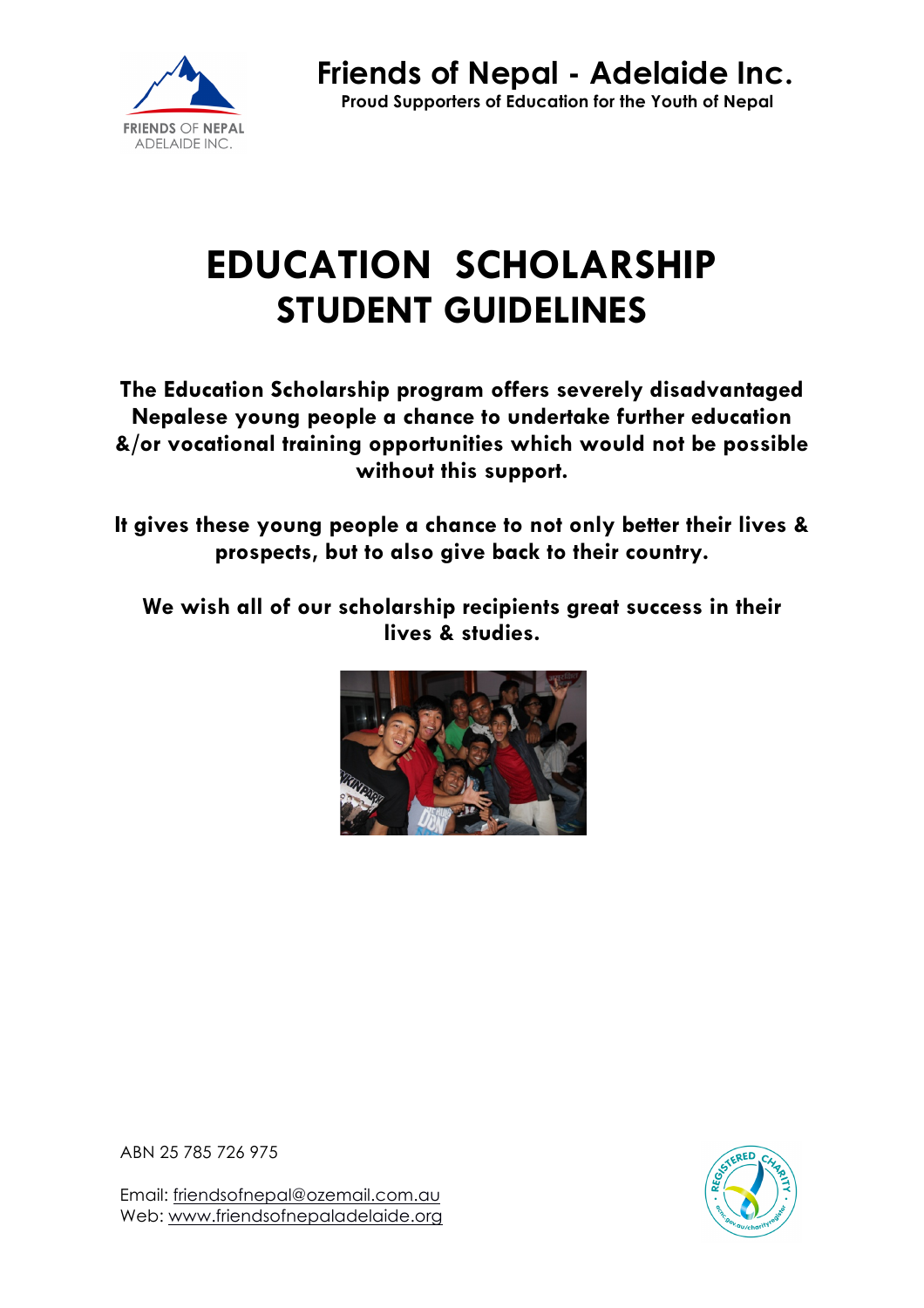

**Friends of Nepal - Adelaide Inc.**

**Proud Supporters of Education for the Youth of Nepal**

# **Overview of the Scholarship Program**

The goal of the Education Scholarship Program is to support severely disadvantaged young Nepalese people undertake further education &/or vocational training to better their lives & prospects.

The scholarship program is only available for study in Nepal.

The program offers 3 types of scholarships to students.

- Scholarship A: "Full Scholarship" -funding of Institution fees & all study & living costs
- Scholarship B: "Kick Start" scholarship Full funding of living costs.
- Scholarship C: "Academic" Scholarship Full funding of Institution course fees.

The basis of the program is that by supporting the student's opportunities for education in their home country, we will support both the local economy & local educational Institutions, as well as the student, thus enriching many lives.

#### **Statement of Ethical Principles**

Friends of Nepal-Adelaide Inc is committed to:

- o To removing financial barriers for severely disadvantaged Nepalese youth who wish to pursue primary, secondary &/or post secondary learning.
- o Making every effort to assist students with financial need.
- o Being aware of the issues affecting students & advocating their interests
- o Supporting efforts to encourage all students, to aspire to & plan for education beyond high school.
- o Respecting the dignity & protect the privacy of students, & ensure the confidentiality of student records & personal circumstances.
- o The highest level of ethical behaviour
- o Maintaining the highest level of professionalism.

Our role is to ensure:

- o that the Scholarship Program runs smoothly.
- o that you receive funds in a timely manner
- o that you receive mentoring & counselling, as required, in a timely manner
- o That your Australian & Nepalese counsellors are in regular contact with you during your course of study.
- o That we attempt to solve any problems together, so they do not overwhelm us.



ABN 25 785 726 975

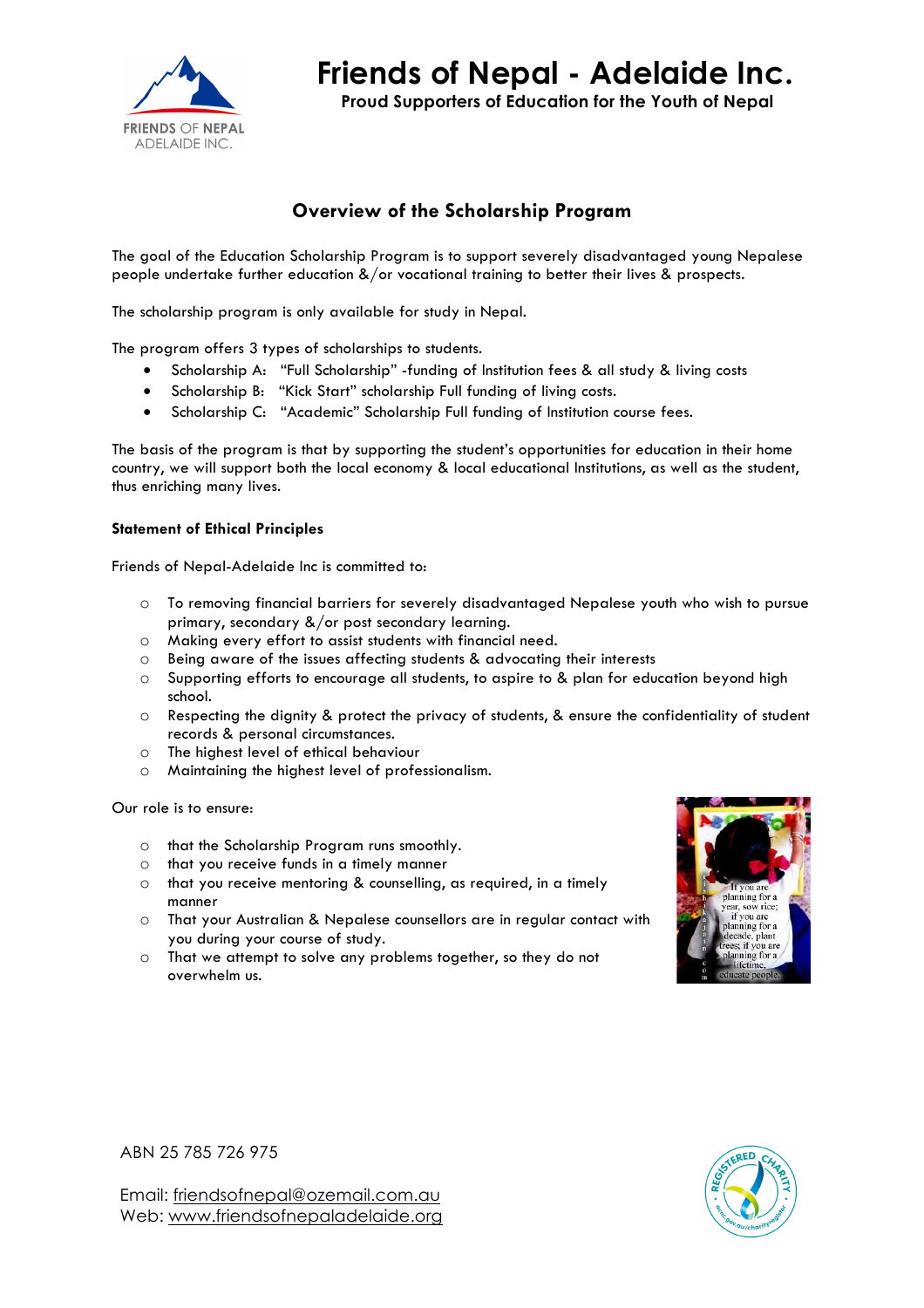

# **Responsibilities Of Parties Within The Program.**

All of our scholarship recipients are to be admired! They are very brave young people who have already suffered significant disadvantage in their short lives. Despite the many challenges they have faced, they have managed to complete their studies to a level which has enabled them to pursue further study options & gain qualifications which will enrich both their own lives & those of others.

They have made a commitment to complete their studies to the best of their ability & to communicate regularly with their counsellors, with regards to their progress & personal well being. For many this will be the first time they have acted independently!

Friends of Nepal-Adelaide Inc takes it's responsibility to them very seriously. They are not used to signing formal documents, managing money or living independently. They will stumble & fall like young people do all over the world. We must be prepared to help them in every aspect of their lives.

There are many cultural differences which must be taken into account when we support young people in a foreign country.

We are a culture familiar with accountability, but they are not. We live in a country where access to Internet is available 24/7. Mobile phones are essentials, not luxuries! We must respect the daily challenges they face, especially in communication with us, & delays in response. Load shedding is a way of life for them!

On the other h&, the scholarship recipients must also accept that we require feedback, copies of receipts, acknowledgement of funds & progress reports from their College or University.

Patience & tolerance are keys to the success of this program

We are their family, probably the only family many have ever known.



ABN 25 785 726 975

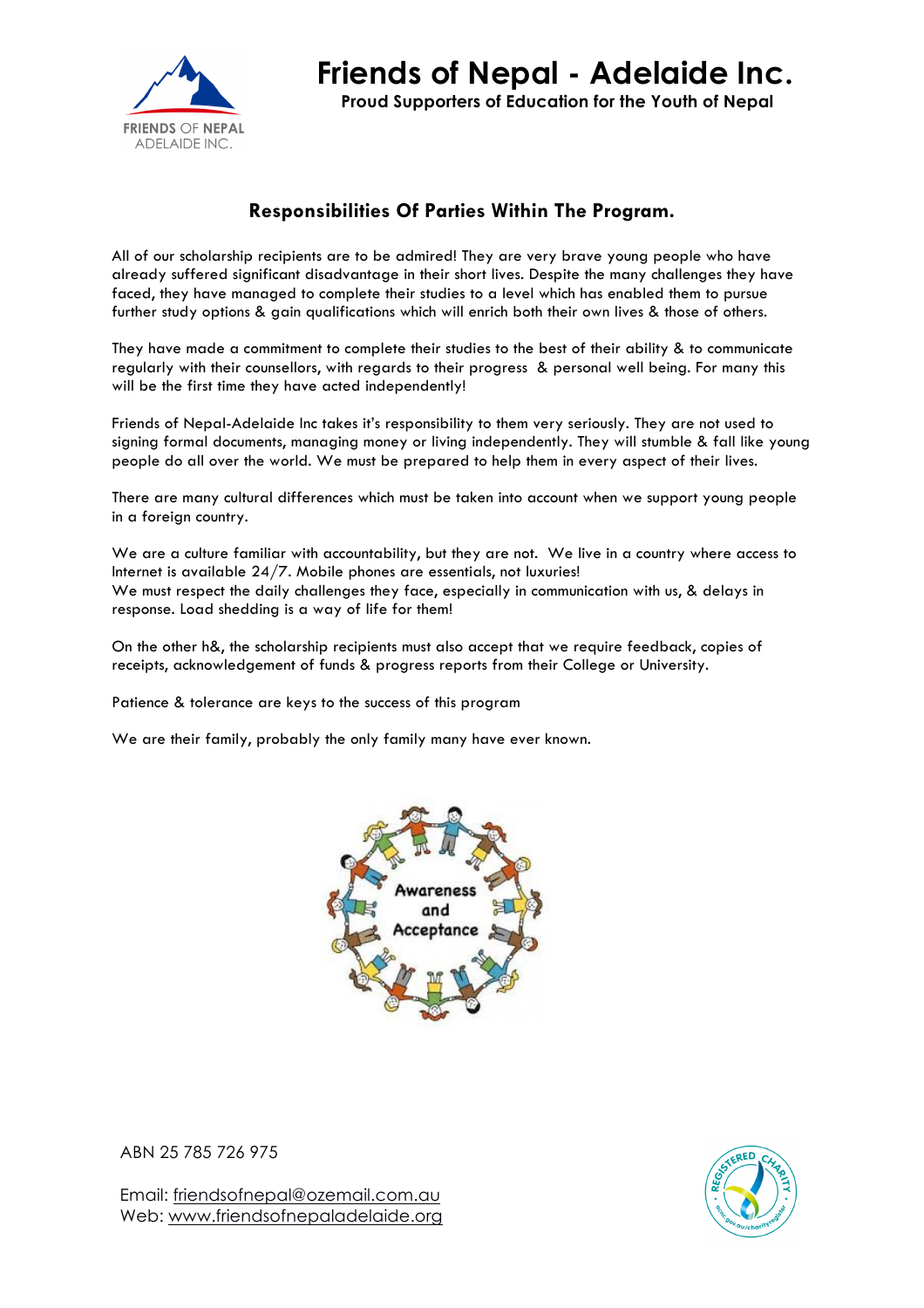

# **Friends of Nepal - Adelaide Inc.**

**Proud Supporters of Education for the Youth of Nepal**

## **Student Code of Conduct**

Students must ensure their contact details are up to date & that they regularly read & respond to all correspondence sent to their email address or facebook pages. Students must make monthly contact with counsellors. Students are not permitted to make direct contact with sponsors to request money. Any requests for extra support must go through Bhim Kumar or FONAI committee members.

#### 1. **Academic Integrity**

Students are expected to:

- o Conduct themselves honestly & in compliance with their College or Institution of study policies.
- o Actively participate in the learning process.
- o Attend scheduled course teaching activities & submit assessment tasks on time, unless unforeseen or exceptional circumstances arise.
- o Behave ethically, avoiding any action or behaviour that would unfairly disadvantage or advantage either themselves or another student.

#### 2. **Equity, Respect & Fairness**

Students are expected to:

- o Treat all FONAI members &/or representatives & other students, & visitors to Nepal, with courtesy, tolerance & respect.
- o Respect the rights of others to be treated equitably, free from all forms of unlawful discrimination & harassment, including sexual harassment.
- o Not engage in behaviour that is:
	- o obscene, dangerous or is offensive to others.
	- o unlawful, discriminatory, harassing, or bullying, or could be perceived to be threatening or intimidating or cause any person to fear for their personal safety or well-being.
	- o disruptive or interferes with any activity of FONAI
	- o would unfairly advantage or disadvantage another student in any way.

#### 3. **Friends of Nepal-Adelaide Inc Reputation**

Students are expected to:

- o Ensure their actions or inactions as a student do not harm, or bring into disrepute, Friends of Nepal-Adelaide reputation or good standing.
- o Not participate in any learning activity, such as tutorials, lectures or placements, while under the influence of alcohol or other drugs.
- o Not use, possess or supply any prohibited drug, substance or weapon whilst on scholarship.
- o Not use Friends of Nepal-Adelaide Inc name, reputation or logo for private gain or the gain of a third party, private business or commercial purposes, without prior permission.
- o Not engage in any fraudulent or corrupt conduct that would potentially bring Friends of Nepal-Adelaide Inc into disrepute.
- o Make every effort to be successful in their studies

#### **4. Sanctions & Discipline**

- o Behaviour contrary to the student code of conduct may result in FONAI sanctions & disciplinary action being applied, including (but not limited to) suspension of the scholarship. Serious offences such as assault, theft, willful damage & other unlawful activities will attract an immediate suspension or even expulsion.
- o For minor breaches of the code of conduct students will receive either a verbal or official written warning asking them to rectify their behaviour. Sanctions may be applied, including suspension, for consistent minor breaches of the code of conduct.

ABN 25 785 726 975

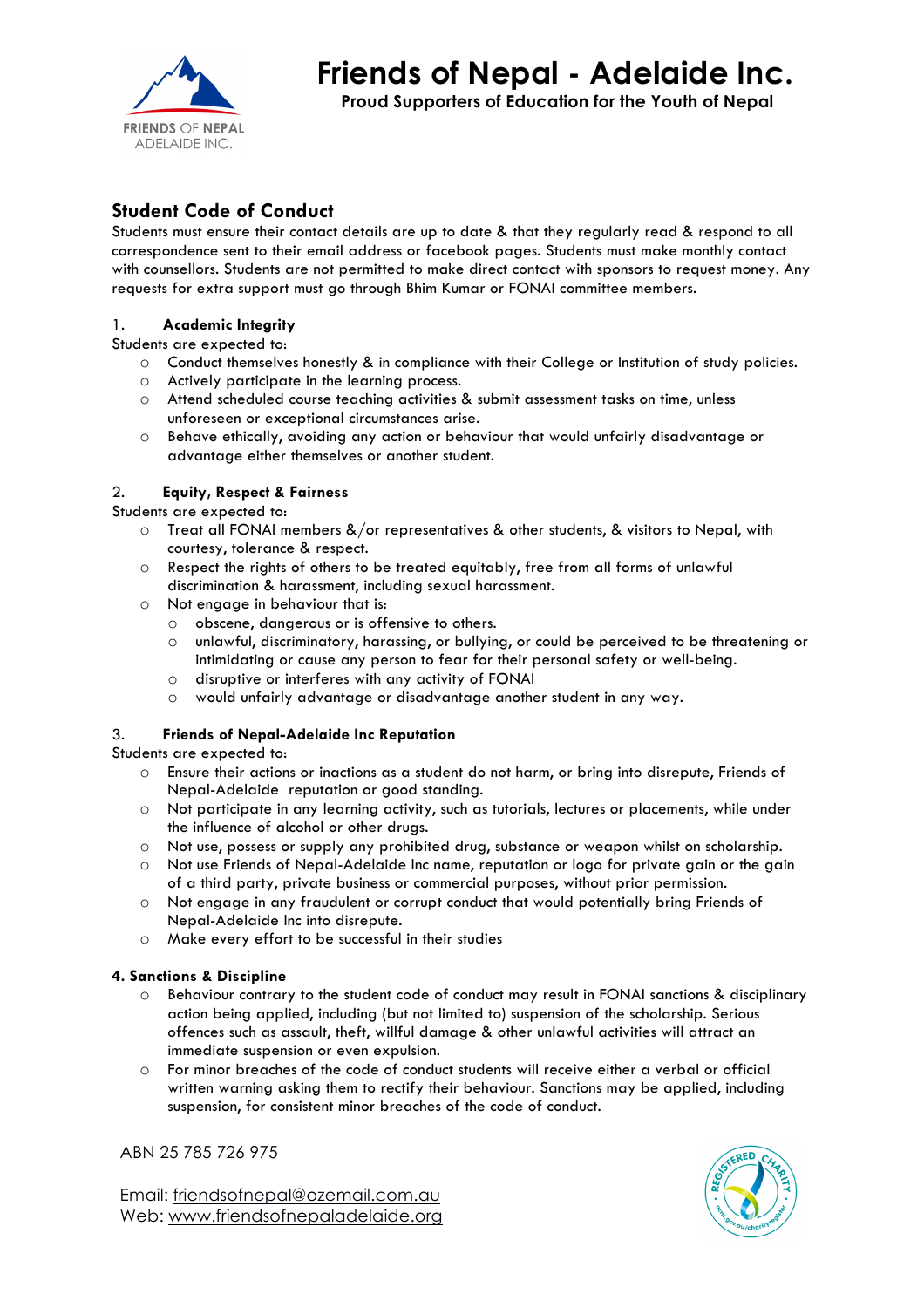

**Proud Supporters of Education for the Youth of Nepal**

# **Counsellor Responsibilities.**

Australian counsellor- this is the person to whom you must turn to for advice & help. You must let him/her know immediately if there are problems with funding, transfer of money, your health, living arrangements or study commitments.

Nepalese counsellor- this is the person you must turn to for help & advice for day to day issues. They can offer help & advice in dealing with authorities, landlords etc. They may also be your preferred contact for any personal or health problems you may not wish to discuss with a foreigner.

### **Your Responsibilities.**

You have a responsibility to both your counsellors. You must keep in touch with these people through email &/or Facebook, or telephone in Nepal. A minimum of monthly communication is required. You must provide details of your mobile phone, email or Facebook contacts to us all!

You must NEVER contact a sponsor directly to request money.

### **Specific commitments.**

**Study** 

- Regular attendance at your course of study.
- Maintenance of satisfactory academic achievement in your course of study
- Provision of academic examinations/school reports to both counsellors each semester

#### **Financial.**

- Notification of funds deposited into your account for living costs in Nepalese Rupee
- Payment of rent on time
- Receipts for study materials, books, computers etc
- Responsible management of money
- Use of scholarship funds for the purpose of study/living costs only

#### **Managing your scholarship money.**

From time to time friends or family may ask you for money as they know you have scholarship funds. No matter how hard it is, you must say no! This is an abuse of the contract of agreement you have with us. You will lose the scholarship & our support if you do not use the money for your living costs & study. You will have to be strong if this happens!

You must always pay your rent & living expenses first! If you find yourself struggling to meet costs please contact your counsellor immediately. We know extra thins come up, like camps, trips, broken computers etc. let us know so we can try to help.

ABN 25 785 726 975